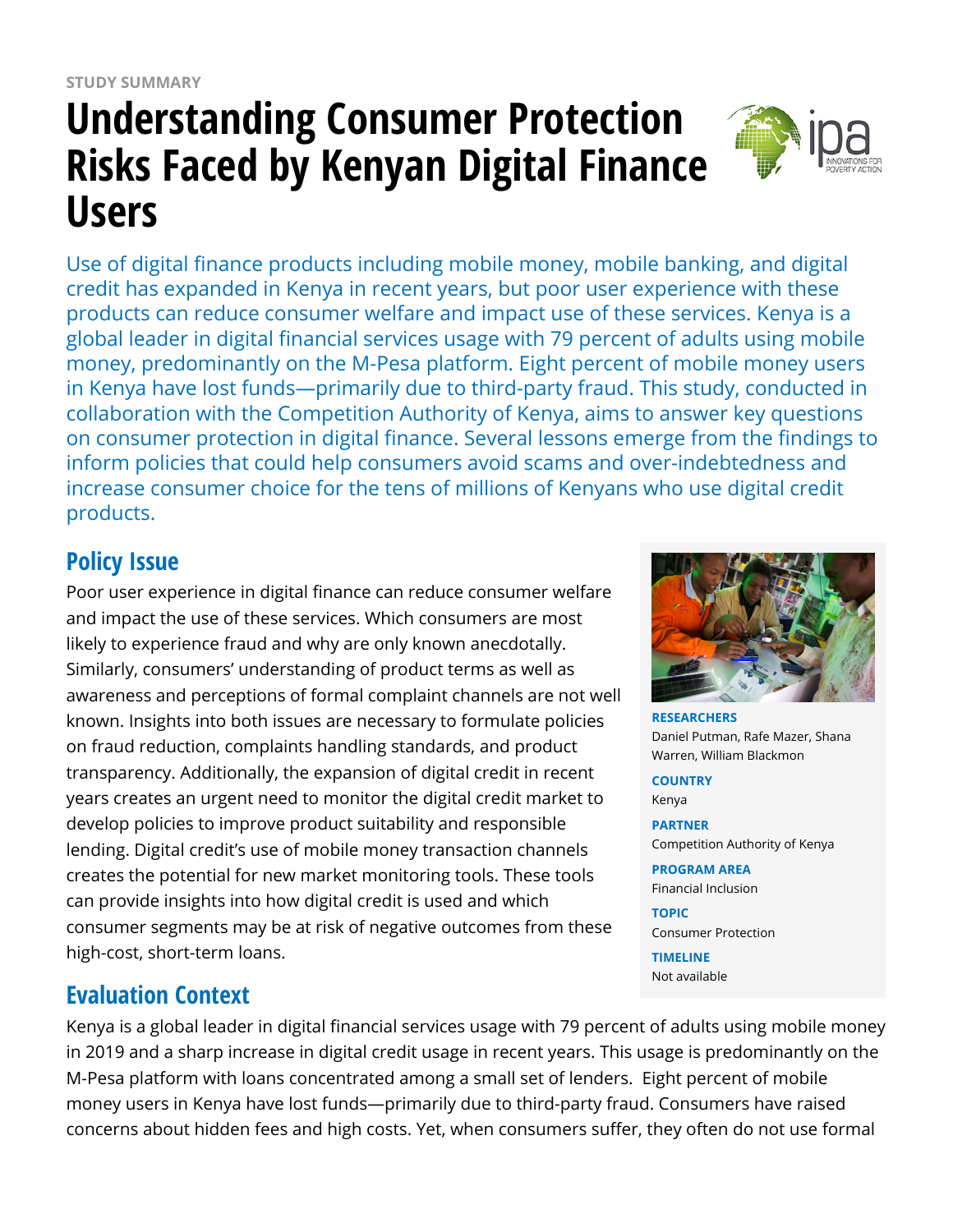complaints channels. When they do use these channels, consumers are unlikely to receive a prompt and effective resolution.

Digital credit is the most significant consumer protection concern in Kenya currently, with President Uhuru Kenyatta calling for action to protect digital borrowers in his remarks of January 13, 2020. The rapid expansion of Kenya's digital credit market has increased access to credit but also led to new consumer risks: the portion of financially healthy Kenyans in the 2019 FinAccess Survey was 22 percent, compared to 39 percent in 2016.

The National Treasury and others have designated the Competition Authority of Kenya (CAK) to conduct relevant policy development activities. The CAK, in collaboration with IPA, launched a Digital Credit Market Inquiry "to identify and address potential consumer protection concerns in the regulated and unregulated digital credit markets." This research forms part of a multifaceted collaboration between IPA and CAK intended to inform the development of consumer protection policy strategies directly impacting consumer protection for the tens of millions of Kenyans who use digital credit products.

## **Details of the Intervention**

#### *This is not a randomized evaluation*

This study includes two main components: a phone survey and analysis of transaction-level administrative data provided by digital credit providers.

#### *Survey*

This survey aimed to answer key questions on consumer protection in digital finance:

- Which consumers suffer from fraud, and what traits or actions expose them to these risks?
- Which consumers utilize formal complaints channels when they suffer an issue, and what keeps them from obtaining an effective resolution?
- What do consumers understand about the terms of the digital financial services they use?

To answer these questions, researchers conducted a phone survey in September and October 2020 of approximately 793 digital finance consumers, selected using a random digit dial method. Researchers filtered respondents based on their recent use of digital finance products. The survey covered a range of consumer protection topics including pricing and transparency, competition and choice, fraud, and agent misconduct. Researchers disaggregated data by demographic characteristics such as gender and age.

### *Administrative data analysis*

CAK and IPA audited 15 months of loan data from Kenya's leading digital credit providers, analyzing issues related to the cost of credit, early and late repayment, and multiple borrowing. The project targeted customers of digital credit providers who have taken at least one loan from a regulated or unregulated lender between January 2019 and March 2020.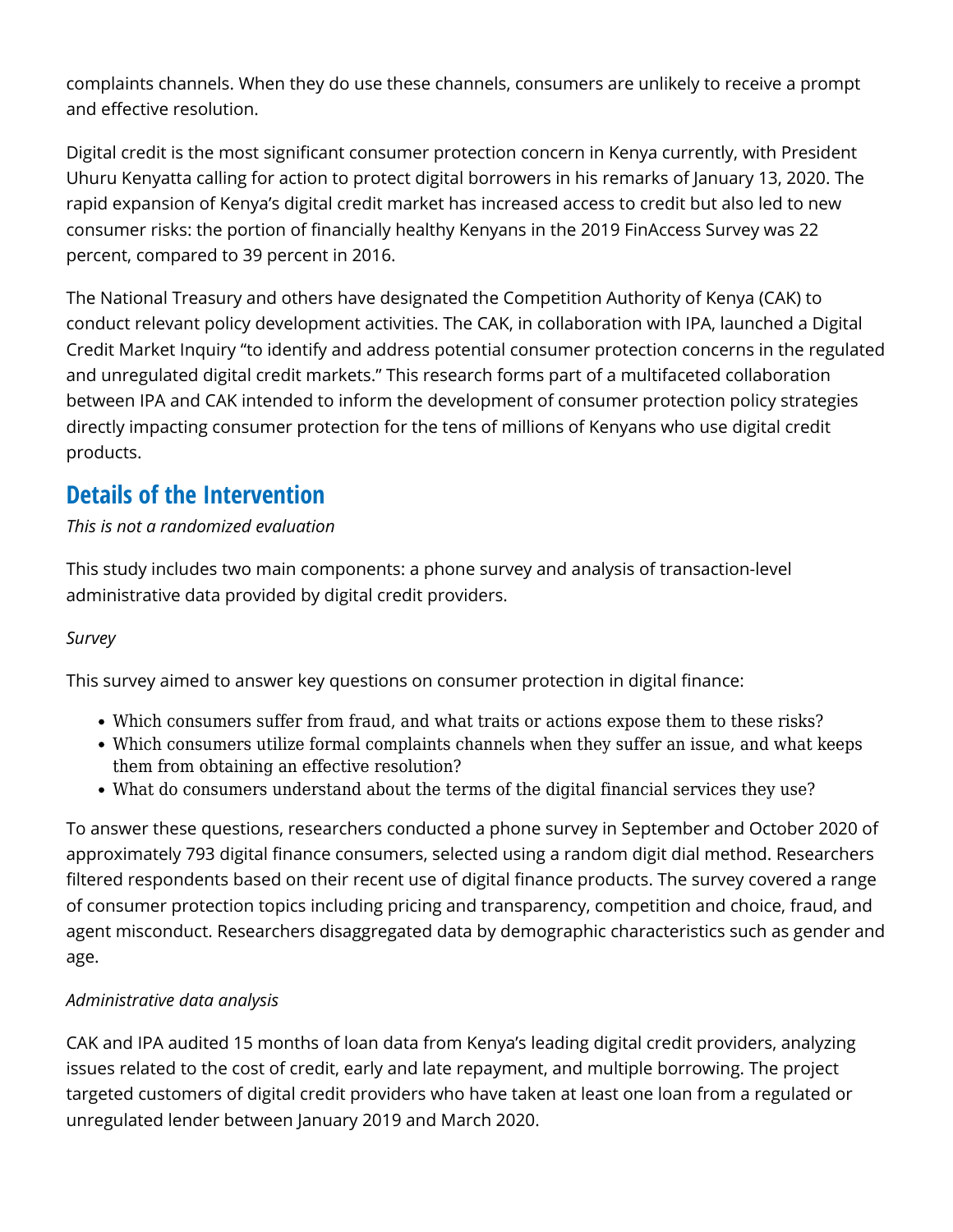Specifically, researchers assessed:

- Key performance statistics on digital credit in Kenya: volume of loans; rates of early, on-time and late repayment; true cost of digital credit.
- Demographics such as age, gender, location for digital credit users, and variation in usage and outcomes.

Researchers sought to understand the implications of this data for responsible digital lending as well as how this supply-side data could complement demand-side data. Working with the CAK, the researchers built a transaction-level data analysis tool to monitor digital credit expansion and inform policymaking.

## **Results and Policy Lessons**

#### *Survey results*

Over 95 percent of mobile money consumers had used M-Pesa in the past 90 days, less than 5 percent had ever used any other provider. Forty percent of respondents reported correct mobile loan fees, with greater knowledge of fees found among younger and more educated respondents.

The top three uses for mobile loans were for household or personal expenses (57 percent), business or agriculture expenses (23 percent), or for emergencies (17 percent). Most borrowers reported reducing consumption to service debt, and 77 percent did not pay a loan back on time.

Fifty-seven percent of respondents experienced attempted scams or fraud since COVID-19 began, but most consumers did not report having fallen victim to them. Thirty-eight percent of respondents lost money on a digital financial service. Financial losses were more than a typical daily wage, though 64 percent of consumers who lost money reached a resolution.

### *Administrative data results*

The administrative data allowed researchers to estimate the size and growth of the digital credit market. This revealed a large increase in the number and total value of disbursements of digital credit products between January 2019 and March 2020. Both administrative and survey data together revealed high rates of late or non-repayment as well as multiple borrowing. Men were slightly more likely than women to have multiple accounts.

Analysis of the administrative data indicated that many loans are repaid after very short periods of time: 37.5 percent of borrows pay in less than four weeks, and 5 percent within one week or less. This indicates that borrowers may be paying more in interest than they should for loans they only need for a week. This may call for requiring providers to give discounts on interest fees for early repayment.

Several policy lessons emerge from these findings:

- The strategies consumers use for avoiding scams could form the basis of consumer education campaigns for less vigilant consumers.
- Pre-transaction disclosures could be made more salient.